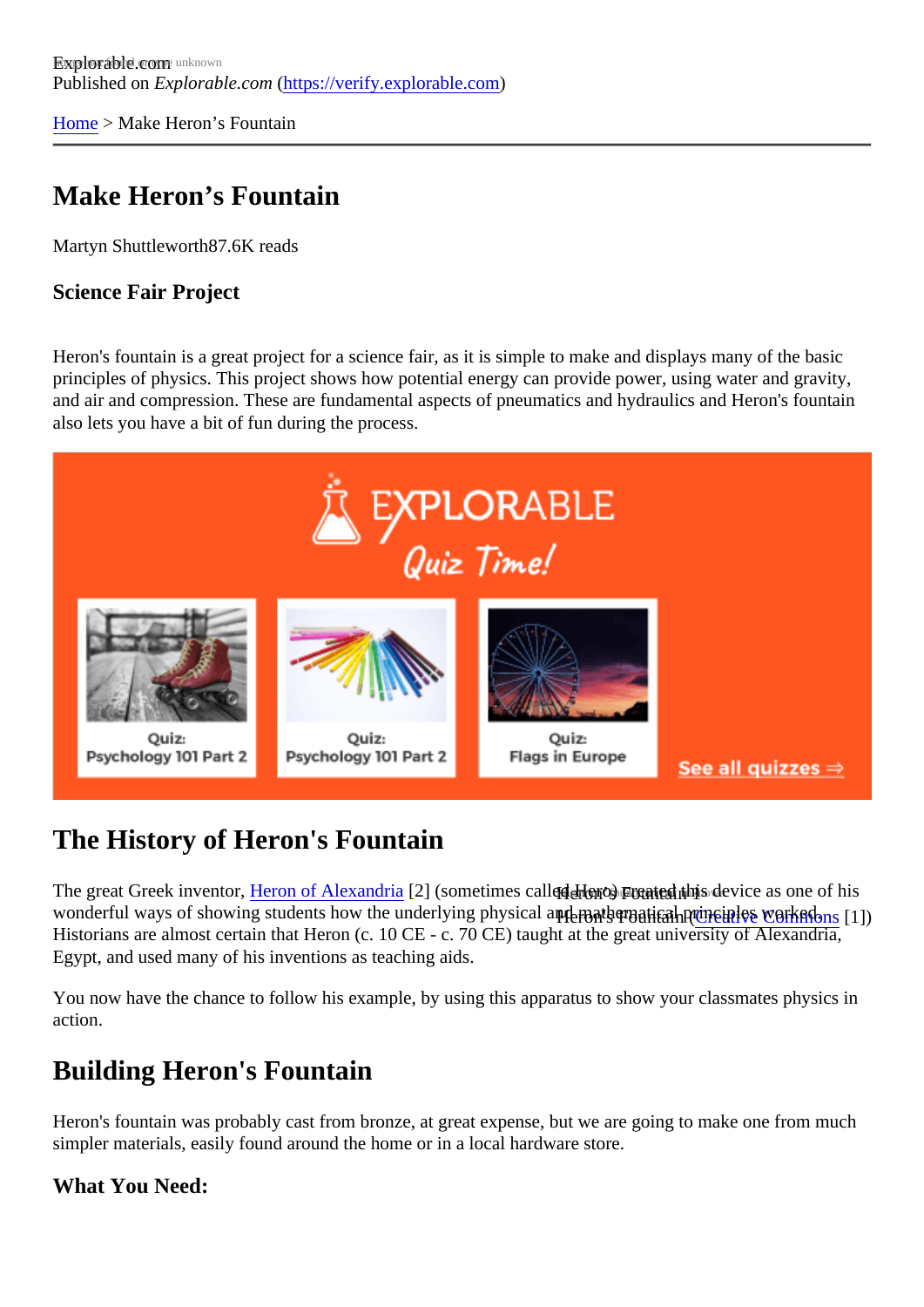- A plastic basin
- Two plastic soda bottles
- Flexible plastic tubing, often used for aquariums
- Two plastic jars with plastic lids
- A stand for the basin
- Silicone or some other waterproof sealant

# **How to Make Heron's Fountain**

**A good explanation of how the Heron's Fountain works. If you feel adventurous, you could try something like this for your science fair project!**

**The Pakistan Science Club shows how to make a Heron fountain. You can do this, too!**

**If you can get hold of glass flasks and rubber tubing, this is a great version of Heron's fountain.**

# **Procedure**

The water in the basin contains gravitational potential energy and, as it falls downwards, it uses the pneumatic pressure of the air in the air supply container to push the water in the upper, fountain supply container. Once the water drops below the level of the outlet tube in the fountain supply, the Heron fountain will stop.

This experiment has lots of variations and many different ways of building depending upon time and resources. If you make one, why not film it and upload it to YouTube - you never know; we might just decide to feature it here!

- 1. Your basin will need to be raised, as it must be higher than the two bottles. You may have something that you can modify, or you can make one from Meccano as shown in the video.
- 2. Make a hole in the bottom of the basin, just big enough for the tubing to fit through.
- 3. Push a 24" 36" length of tubing through and seal with the silicone.
- 4. Make two holes in the lid of one of the plastic containers. This will become the air supply container and must be the lowest part of the apparatus.

Heron's Fountain 2